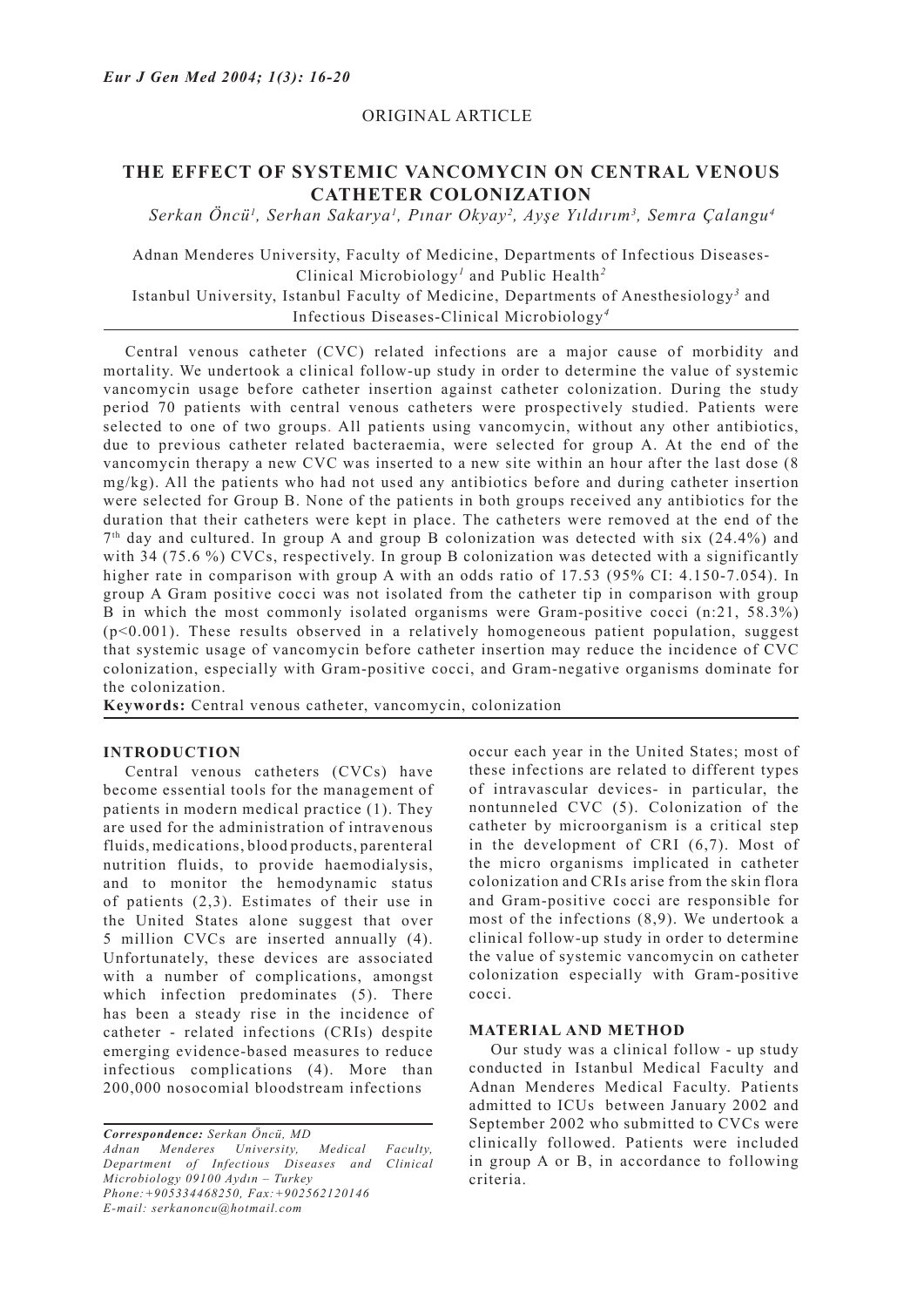|                            | Group A $(n:25)$ | Group B $(n:45)$ |  |
|----------------------------|------------------|------------------|--|
| Age (years)                | 54 (1-77)        | 49 $(4-83)$      |  |
| Male: Female               | 12:13            | 21:24            |  |
| Primary diagnosis $(\% )$  |                  |                  |  |
| Trauma                     | 40               | 40               |  |
| Postsurgical               | 32               | 36               |  |
| Respiratory failure        | 28               | 24               |  |
| CVC insertion site $(\% )$ |                  |                  |  |
| Subclavian vein            | 60               | 62               |  |
| Juguler vein               | 40               | 38               |  |

**Table 1. Patient and catheter characteristics in patient groups**

### *Group A*

All patients using vancomycin, without any other antibiotics, due to previous catheter related bacteraemia caused by methicilline resistant *Staphylococcus aureus*  were selected for this group. At the end of the vancomycin therapy  $(14<sup>th</sup>$  day) a new CVC was inserted to a new site within an hour after the last dose (8 mg/kg). Patients suitable for this group (n:25) had not used any antibiotics after catheter insertion until the catheter was removed. None of the patients had renal failure.

#### *Group B*

All the patients who had not used any antibiotics before and during catheter insertion were selected for this group. Patients suitable for this group (n:45) had not used any antibiotics after catheter insertion until the catheter was removed.

The catheters used were nontunneled, noncuffed, triple lumen and made of polyurethane material (Arrow, Erding, Germany). All catheters were inserted percutaneously using Seldinger technique in intensive care units (ICUs) under strict aseptic techniques by experienced anaesthetists. After washing hands and forearms with antiseptic soap, drying with a sterile towel, maximal sterile barrier precautions (sterile gloves, longsleeved sterile gown, mask, cap, and large sterile sheet drape) were observed prior to catheter insertion. Povidone-iodine was used as antiseptic for cleansing the CVC insertion site. After catheter insertion the site was covered with sterile gauze. Every 48 hours the dressing was removed, the site was inspected and cleansed with povidoneiodine, and a new dressing was applied. The catheters were removed at the end of the 7<sup>th</sup> day as scheduled replacement is followed in our hospital units. Each CVC was withdrawn aseptically using sterile forceps after the area of insertion was washed with povidone – iodine solution. The distal 5 cm of the catheter was cut off using sterile scissors and sent aseptically to the microbiology laboratory where it was cultured by semiquantitative method (10). Data were also obtained on patient age, gender, primary diagnosis on admission (categorized as trauma, postsurgical and respiratory failure) and CVC insertion site.

## *Definition*

Catheter colonization: Growth of ≥15 colony forming units (CFU) on semiquantitative culture from the catheter tip  $(4).$ 

#### *Statistical Method*

The software package used for statistical analysis was SPSS for Windows Release 10.0 (SPSS Inc., Chicago, IL., U.S.A.). The descriptive data was given as median (minimum-maximum values). Chi square test was used for analytic comparisons.

The logistic regression was used for risk assessment. Risk was given as Odds Ratio (OR) with 95% Confidence Intervals (CI).

## **RESULTS**

A total of 70 patients were assessed in the study. The patients studied were 37 (52.9%) females and 33 (47.1%) males. The median age was 51.5 (1-83). The primary diagnosis of the patients were as follows; 28 (%40) trauma, 24 (34.3%) postsurgical, 18 (25.7%) respiratory failure. CVCs were inserted either into the subclavian vein (n:43, 61.4%) or into jugular vein (n:27, 38.6%). While 25 (35.7%) patients had received vancomycin before catheter insertion (group A), the other 45 (64.3%) patients were not using any antibiotics at the time of catheter insertion (group B). The patient and catheter characteristics of both group A and group B are presented in Table 1.

Fourty (57.1%) of the CVCs were colonized. No significant differences were found for age, gender, primary diagnosis.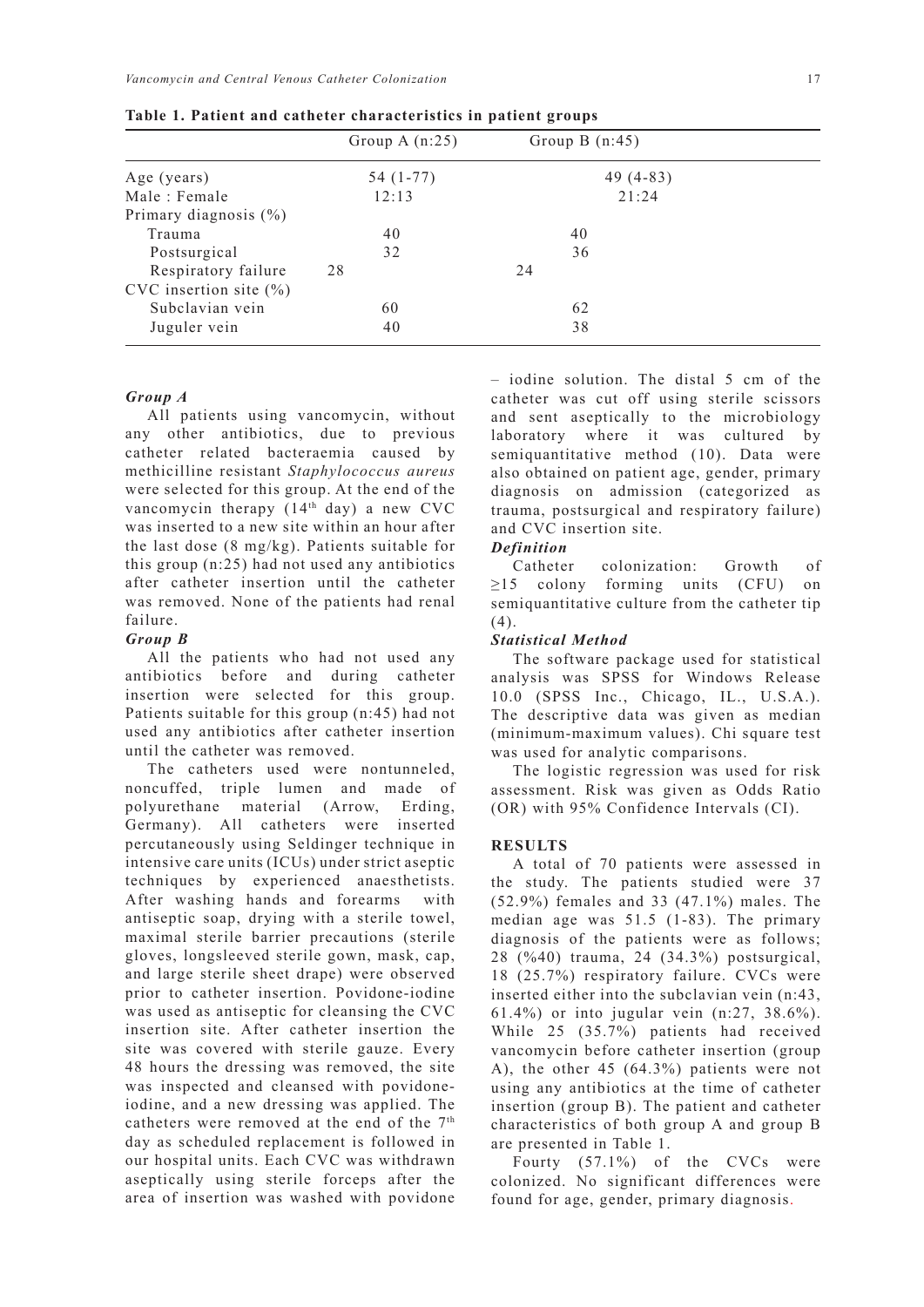| <b>Risk factors</b>          |    | Colonization |               | $\beta$ coefficient | <b>Standard Error</b> | p              |
|------------------------------|----|--------------|---------------|---------------------|-----------------------|----------------|
|                              |    | n            | $\frac{0}{0}$ |                     |                       |                |
| $\text{CVC}$ insertion site# |    |              |               |                     |                       |                |
| Subclavian vein*             |    | 20           | 46.5          | 2.02                | 0.80                  | < 0.01         |
| Jugular vein                 | 20 | 74.1         |               |                     |                       |                |
| Patient group                |    |              |               |                     |                       |                |
| Group A*                     |    | 6            | 24            | 2.86                | 0.73                  | < 0.001        |
| Group B                      |    | 34           | 75.6          |                     |                       |                |
| Primary diagnosis            |    |              |               |                     |                       |                |
| Respiratory failure*         |    | 11           | 61            |                     |                       |                |
| Trauma                       |    | 17           | 61            | $-0.408$            | 0.81                  | ns             |
| Postsurgical                 | 12 | 50           |               | $-0.698$            | 0.82                  | n <sub>s</sub> |
| $Age^{\&}$                   |    |              |               | 0.014               | 0.02                  | ns             |
| Gender                       |    |              |               |                     |                       |                |
| Male*                        |    | 19           | 58            | $-0.122$            | 0.70                  | ns             |
| Female                       |    | 21           | 57            |                     |                       |                |
| Constant                     |    |              |               | $-2.469$            | 1.17                  | < 0.05         |

**Table 2. The association between catheter colonization and the risk factors**

*# Categorical variable, & Scale variable, \* Baseline category*

Colonization was diagnosed with higher rate (n:20, 74.1%) in CVCs inserted via jugular vein in comparison with subclavian vein (n:20, 46.5%). The incidence of colonization was also higher in group B (n: 34, 75.6%) than in group A (n:6, 24%). Use of a jugular insertion site had an odds ratio of 7.531 (95% CI:1.570–6.119) compared with patients with a CVC inserted into the subclavian vein. When the patients using vancomycin before catheter insertion (group A) were taken as the reference category, the patients who were not using any antibiotics during catheterization (group B) had an increased risk with an odds ratio of 17.53 (95% CI: 4.15-7.05). The association between catheter colonization and the risk factors were given in Table 2.

In group A, Gram-positive cocci was not isolated from catheter tip in contrast to group B in which most of the organisms isolated from the catheter tip was Gram-positive cocci (n:21,58.3%) (p<0.001). In group A the most commonly isolated organism from the catheter tip was *Pseudomonas aeruginosa*  (n:3, 50%) followed by Acinetobacter spp (n: 2, 33.3%) and Enterobacter sp (n:1, 16.7%).

In group B, *S.epidermidis* (n:11, 30.5%) was the most frequently isolated organism followed by *S.aureus* (n:10, 27.7%), *P.aeruginosa* (n:7, 19.4%), Klebsiella spp. (n:4, 11.1%), Enterobacter spp. (n:3, 8.3%) and Acinetobacter sp. (n:1, 2.7%) (Table 3).

## **DISCUSSION**

CRIs are associated with increased mortality, morbidity, length of hospital stay and medical cost(2, 11). Infection rates vary greatly, depending on the type of device, and are highest with CVCs of all types (5). Many different risk factors for CRI in intensive care patients have been reported in the literature(9,12). These include insertion site, duration of catheterization, type of dressing, type of catheter, frequent manipulations, improper aseptic techniques, number of catheter lumens and type of topical antiseptic solution used. The only certain way of avoiding CRI is to avoid central venous access. The need for a CVC should always be

| Table 3. Organisms isolated from catheter tip |  |
|-----------------------------------------------|--|
|-----------------------------------------------|--|

| Organisms              | Group A |                |    | Group B |               |  |
|------------------------|---------|----------------|----|---------|---------------|--|
|                        | n       | $\frac{6}{10}$ |    | n       | $\frac{0}{0}$ |  |
| Gram-positive cocci    |         |                | 21 | 58.3    |               |  |
| S.epidermidis          |         |                | 11 | 30.5    |               |  |
| <i>S. aureus</i>       |         |                | 10 | 27.8    |               |  |
| Gram-negative bacillus | 6       | 100            |    | 15      | 41.7          |  |
| P.aeruginosa           | 3       | 50             |    |         | 19.4          |  |
| Acinetobacter spp.     |         | 33.3           |    |         | 27            |  |
| Enterobacter spp.      |         | 16.7           |    |         | 8.3           |  |
| Klebsiella spp         |         |                |    | 4       |               |  |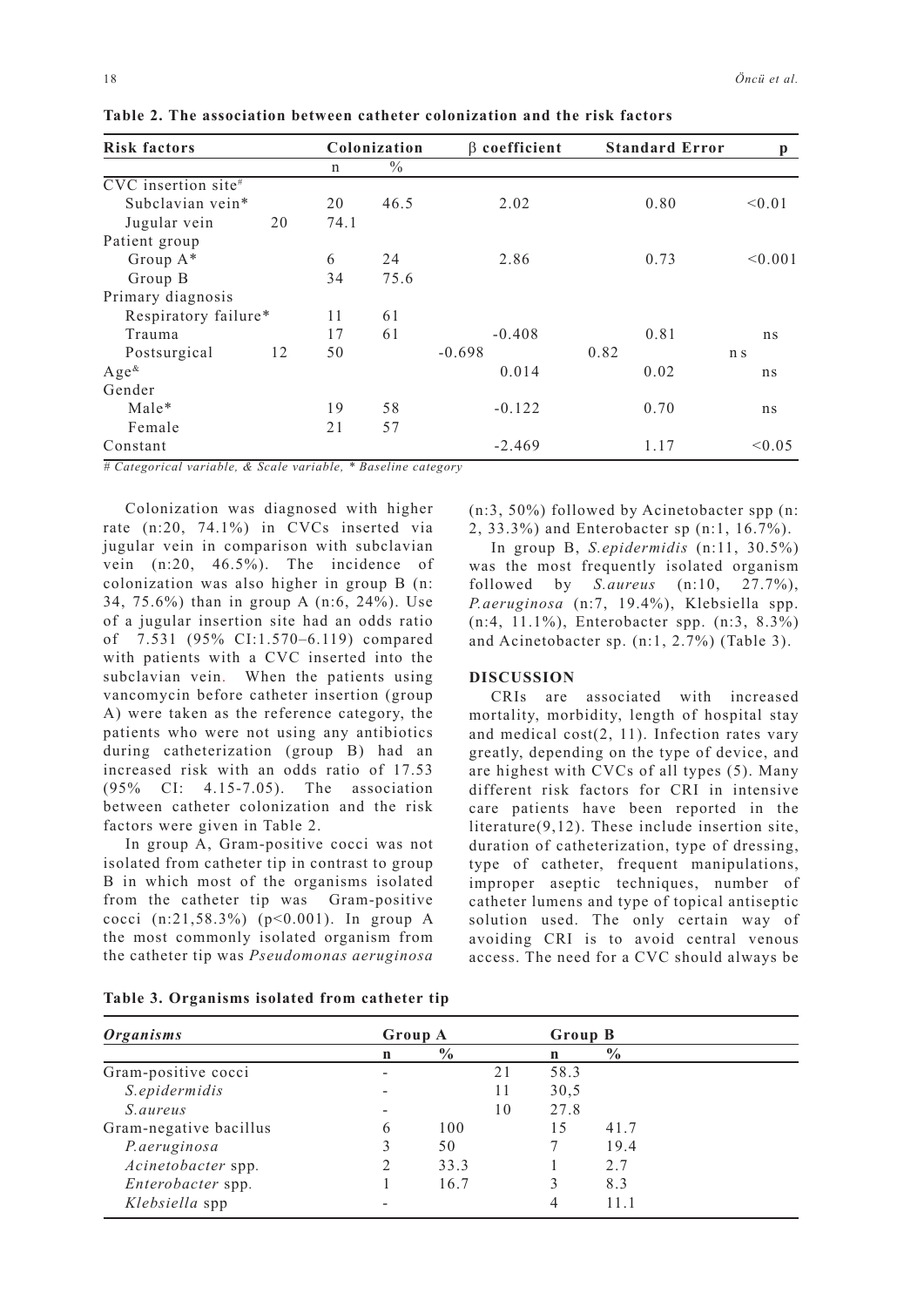considered on an individual patient basis.

The catheter should also be removed as soon as practicable, as one of the most effective and cost - efficient way of reducing the incidence of CRI. Colonization of the catheter by microorganism is the first and critical step in the development of CRI (6, 7). Migration of skin organisms at the insertion site into the cutaneus catheter tract with colonization of the catheter tip is the most common route of infection for short-term catheters $(10,13)$ .

We performed a study to assess the effect of systemic vancomycin usage on CVCs and found that the usage of vancomycin before catheter insertion was an independent factor which reduced catheter colonization especially with Gram positive cocci.

The rate of colonization was 24% in group A in comparison with patients in group B in which the colonization rate was 76%. In the multivariate analysis, the CVCs inserted to patients in group B were associated with approximately 17 times increased risk of colonization compared with CVC inserted to patients in group A. These results observed in a relatively homogeneous patient population, considers that systemic usage of vancomycin before catheter insertion reduces the incidence of CVC colonization in patients needing CVC.

The colonization rates in our study are higher than the most reported studies. The high rate of colonization especially for group B may reflect the fact that these patients were not on any antibiotics, unlike many other studies in which antibiotic usage were not taken for consideration.

Gram-positive cocci are responsible for at least two-thirds of the CRI (8). Staphylococci are the most frequently isolated pathogens in CRI, particularly coagulase-negative Staphylococci (CNS) followed by *S.aureus* and enterococci (14). In group A, Grampositive cocci was not isolated from catheter tip in contrast to group B in which most of the isolated organisms were Gram positive cocci. Vancomycin is a glycopeptide antibiotic active against Gram – positive organisms and it seems that it's systemic usage before catheter insertion prevent colonization of CVCs. As colonization is accepted as an essential step in the pathogenesis of CRI, the systemic usage of vancomycin should also prevent CRI (7). But scientific studies on the efficacy of this practice are inconclusive. In four published studies of systematically administered antimicrobials it was suggested that antimicrobials administered at the time of or immediately after insertion of a CVC may reduce the incidence of CRI  $(1, 9, 15-17)$ . Other trials demonstrated no benefit of such prophylaxis (18-20). But these studies did not take the antibiotic usage after catheter insertion into consideration. So, our study is the first study in which the patients had not used any antibiotics after CVC insertion. We think that antibiotic usage after catheter insertion may affect the colonization rate and the causative agent of the colonization.

Most studies have found a high level of concordance between microorganisms found on the skin at the insertion site and organisms subsequently found on the catheter tip (13, 21, 22). Bacteria may contaminate the catheter tip at the time of insertion and subsequently cause CRI (7). Our study supports their conclusion; giving an antibiotic effective against Gram – positive cocci reduce the CVC colonization with these organisms.

Empiric treatment, when indicated, should provide coverage against the most frequent organisms causing CRI. Even though local epidemiology must be taken into account, certain organisms should always be considered. Gram-positive cocci are the leading cause of CRI according to all studies, being responsible for more than 60% of episodes. As reported in our previous study (9), this study also considers that CRI in patients whose CVC was inserted during the therapy with antibiotics effective against Gram - positive cocci, Gram - negative organisms should also be suspected as the cause of CRI and antibiotics which are also effective against these pathogens should be started empirically.

Use of systemic vancomycin is associated with development of intermediate resistance to vancomycin and subpopulations of Grampositive cocci with reduced vancomycin susceptibility (23-25). Therefore systemic usage of vancomycin should strictly be avoided for the prevention of CRI. Efforts should be focused on interventions that are not likely to encourage the emergence of antimicrobial resistance, such as maximal barrier precautions.

In summary, these results, observed in a relatively homogeneous patient population, suggests that systemic usage of vancomycin may reduce the incidence of colonization in CVCs, especially with Gram-positive cocci. But further prospective, randomized clinical studies are needed to evaluate the effect of systemic antibiotic usage on catheter colonization and also on CRI.